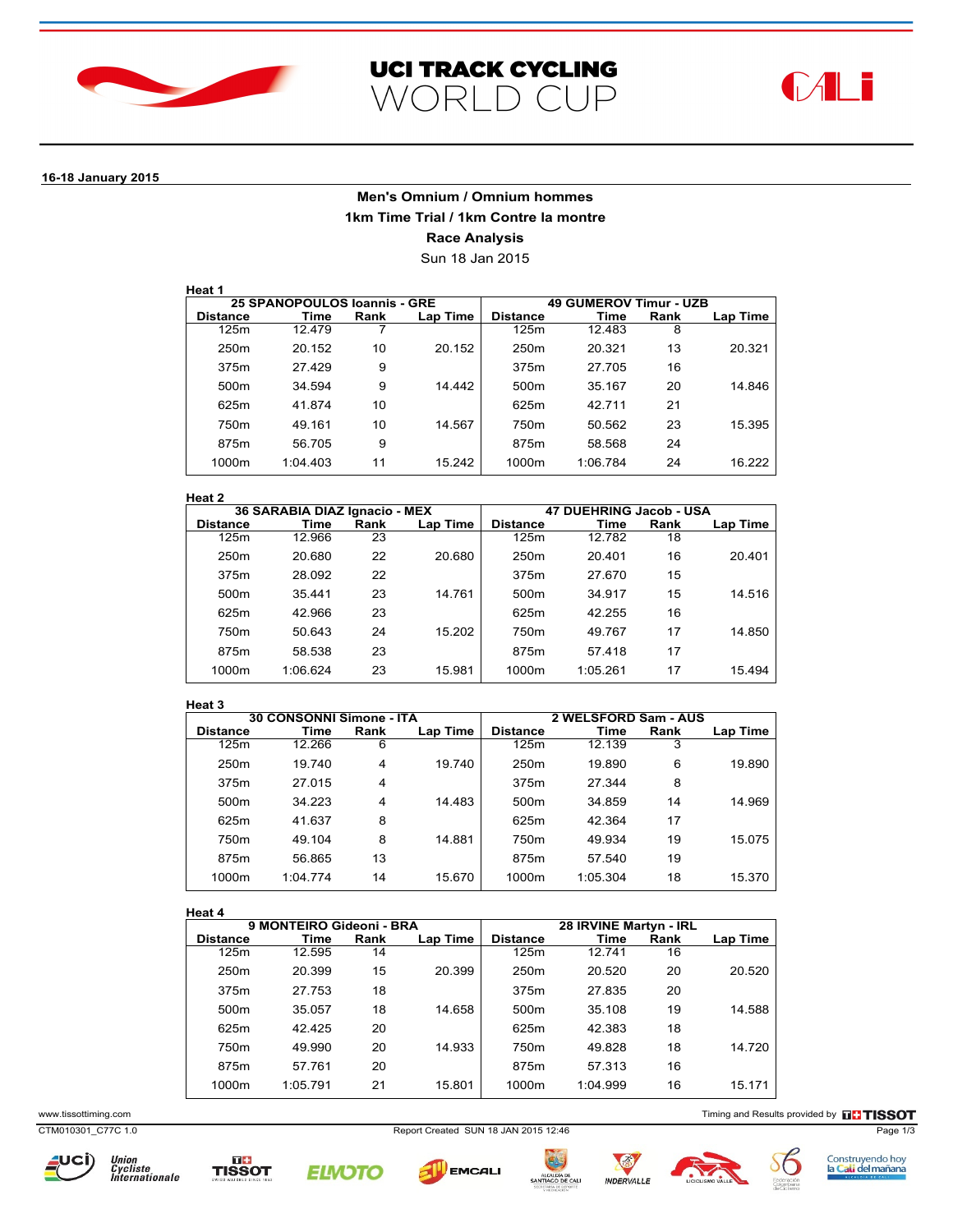





# **16-18 January 2015**

# **Men's Omnium / Omnium hommes 1km Time Trial / 1km Contre la montre Race Analysis**

Sun 18 Jan 2015

| неат |  |
|------|--|
|      |  |

|                  | 32 KUBOKI Kazushige - JPN |      |          | 26 LEUNG Chun Wing - HKG |          |      |          |  |
|------------------|---------------------------|------|----------|--------------------------|----------|------|----------|--|
| <b>Distance</b>  | Time                      | Rank | Lap Time | <b>Distance</b>          | Time     | Rank | Lap Time |  |
| 125m             | 12.575                    | 13   |          | 125m                     | 12.852   | 21   |          |  |
| 250 <sub>m</sub> | 20.212                    | 12   | 20.212   | 250 <sub>m</sub>         | 20.759   | 23   | 20.759   |  |
| 375m             | 27.526                    | 13   |          | 375m                     | 28.112   | 23   |          |  |
| 500 <sub>m</sub> | 34.791                    | 13   | 14.579   | 500 <sub>m</sub>         | 35.284   | 21   | 14.525   |  |
| 625m             | 42.179                    | 14   |          | 625m                     | 42.396   | 19   |          |  |
| 750m             | 49.725                    | 16   | 14.934   | 750m                     | 49.622   | 15   | 14.338   |  |
| 875m             | 57.470                    | 18   |          | 875m                     | 56.938   | 15   |          |  |
| 1000m            | 1:05.398                  | 19   | 15.673   | 1000m                    | 1:04.456 | 12   | 14.834   |  |

### **Heat 6**

|                  | 22 WOOD Oliver - GBR |      |          | 7 TSISHKOU Raman - BLR |          |      |          |
|------------------|----------------------|------|----------|------------------------|----------|------|----------|
| <b>Distance</b>  | Time                 | Rank | Lap Time | <b>Distance</b>        | Time     | Rank | Lap Time |
| 125m             | 12.557               | 12   |          | 125m                   | 12.709   | 15   |          |
| 250 <sub>m</sub> | 20.201               | 11   | 20.201   | 250m                   | 20.432   | 17   | 20.432   |
| 375m             | 27.515               | 11   |          | 375m                   | 27.747   | 17   |          |
| 500 <sub>m</sub> | 34.710               | 11   | 14.509   | 500m                   | 34.973   | 16   | 14.541   |
| 625m             | 42.016               | 11   |          | 625m                   | 42.188   | 15   |          |
| 750 <sub>m</sub> | 49.438               | 13   | 14.728   | 750m                   | 49.454   | 14   | 14.481   |
| 875m             | 56.930               | 14   |          | 875m                   | 56.746   | 10   |          |
| 1000m            | 1:04.513             | 13   | 15.075   | 1000m                  | 1:04.200 | 8    | 14.746   |

#### **Heat 7**

| .                |                                |      |          |                       |          |      |          |
|------------------|--------------------------------|------|----------|-----------------------|----------|------|----------|
|                  | <b>44 MANAKOV Viktor - RUS</b> |      |          | 14 RYBIN Ondrej - CZE |          |      |          |
| <b>Distance</b>  | Time                           | Rank | Lap Time | <b>Distance</b>       | Time     | Rank | Lap Time |
| 125m             | 12.850                         | 20   |          | 125m                  | 12.754   | 17   |          |
| 250 <sub>m</sub> | 20.581                         | 21   | 20.581   | 250 <sub>m</sub>      | 20.515   | 19   | 20.515   |
| 375m             | 27.833                         | 19   |          | 375m                  | 27.912   | 21   |          |
| 500 <sub>m</sub> | 34.981                         | 17   | 14.400   | 500m                  | 35.348   | 22   | 14.833   |
| 625m             | 42.121                         | 13   |          | 625m                  | 42.836   | 22   |          |
| 750m             | 49.304                         | 11   | 14.323   | 750m                  | 50.399   | 21   | 15.051   |
| 875m             | 56.616                         | 8    |          | 875m                  | 58.110   | 22   |          |
| 1000m            | 1:04.073                       | 7    | 14.769   | 1000m                 | 1:05.954 | 22   | 15.555   |
|                  |                                |      |          |                       |          |      |          |

## **Heat 8**

| near o           |                                        |      |          |                           |          |      |          |
|------------------|----------------------------------------|------|----------|---------------------------|----------|------|----------|
|                  | <b>18 ELORRIAGA ZUBIAUR Unai - ESP</b> |      |          | 12 MOLANO Sebastian - COL |          |      |          |
| <b>Distance</b>  | Time                                   | Rank | Lap Time | <b>Distance</b>           | Time     | Rank | Lap Time |
| 125m             | 13.386                                 | 24   |          | 125m                      | 12.503   | 11   |          |
| 250 <sub>m</sub> | 21.176                                 | 24   | 21.176   | 250 <sub>m</sub>          | 20.035   | 7    | 20.035   |
| 375m             | 28.579                                 | 24   |          | 375m                      | 27.222   | 7    |          |
| 500 <sub>m</sub> | 35.787                                 | 24   | 14.611   | 500m                      | 34.381   | 7    | 14.346   |
| 625m             | 43.083                                 | 24   |          | 625m                      | 41.617   | 7    |          |
| 750m             | 50.485                                 | 22   | 14.698   | 750m                      | 49.106   | 9    | 14.725   |
| 875m             | 58.059                                 | 21   |          | 875m                      | 56.815   | 12   |          |
| 1000m            | 1:05.780                               | 20   | 15.295   | 1000m                     | 1:04.835 | 15   | 15.729   |
|                  |                                        |      |          |                           |          |      |          |

www.tissottiming.com **Timing and Results provided by THSSOT** 

CTM010301\_C77C 1.0 Report Created SUN 18 JAN 2015 12:46 Page 2/3